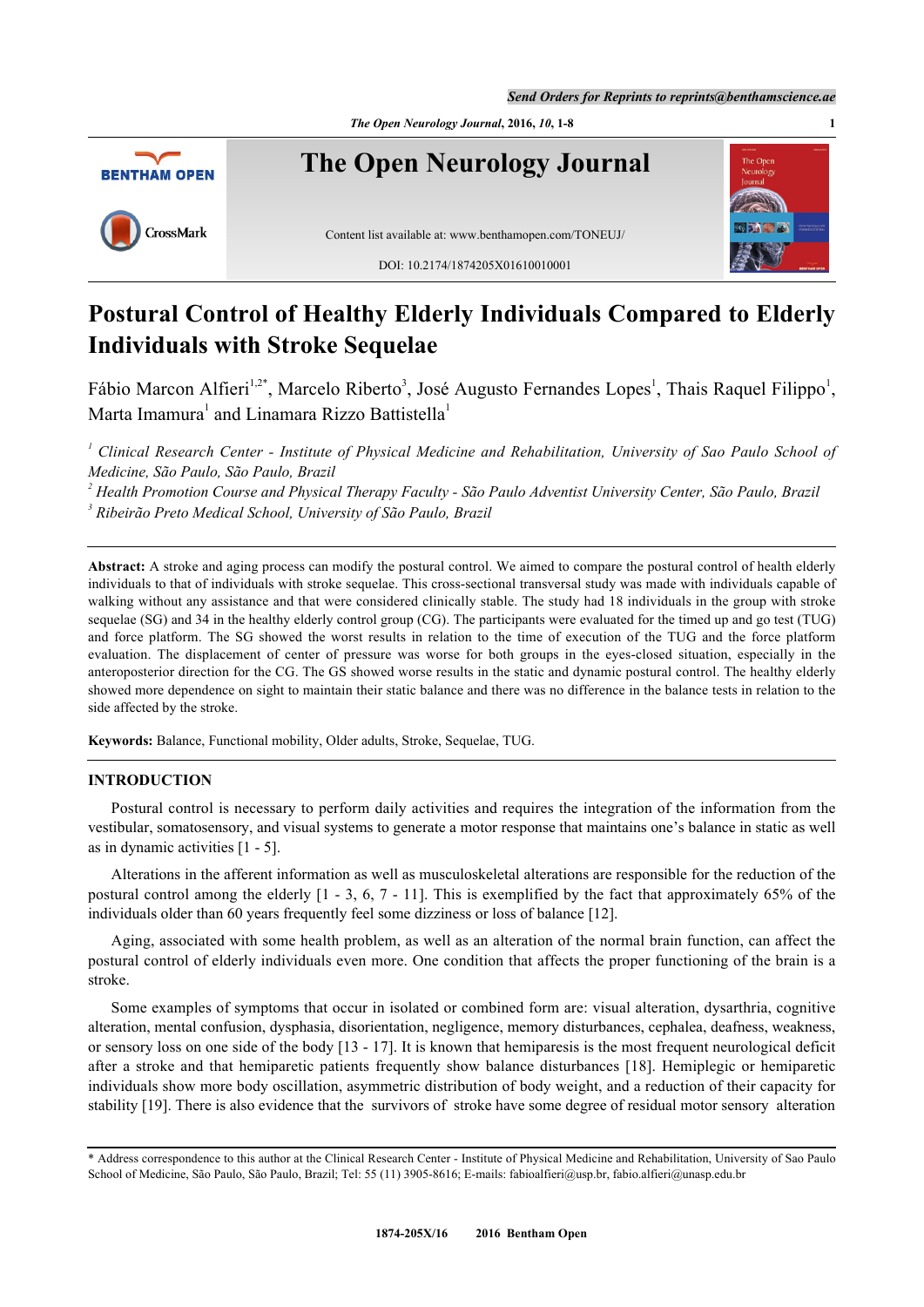#### **2** *The Open Neurology Journal, 2016, Volume 10 Alfieri et al.*

that adversely affects their balance and quality of life [\[20](#page-5-11)]. The worsening of balance can also be related to the increase in energy spent worrying about falling and the consequent fractures in those individuals [[21\]](#page-5-12).

It is noteworthy to highlight two questions about the maintenance of postural control: the first concerns the importance of the visual system that has the role of providing an external reference for the orientation of the body in relation to space, for during the aging process the visual acuity is progressively compromised [[2](#page-5-13)[, 3\]](#page-5-2). Reliance on vision to maintain postural control increases with age, especially in situations in which balance is challenged [\[18\]](#page-5-9). In a previous study we showed that the elderly that were considered healthy in the community showed worse results for postural control when their sight was suppressed [\[22\]](#page-5-14). In another study we showed the same result, but in frail elderly individuals [\[23\]](#page-5-15). It has been reported that, in the postural control of elderly individuals with stroke, there is more reliance on the visual system to control balance in relation to individuals in the control group [\[24](#page-5-16)].

The second question concerns postural control in individuals with stroke sequelae being influenced by the side of the brain that was affected. This question deserves to be investigated more deeply, for it is still a theme to be studied [\[18](#page-5-9)].There is conflict due to some results showing postural control being worse in individuals with injury on the right side of the brain and other results showing it is worse on the left side. However, there are also reports of the absence of difference between the affected sides [[18\]](#page-5-9). As increased age is the most meaningful risk factor in the occurrence of a stroke [[25](#page-6-0)[, 26\]](#page-6-1) and that, due to this and also to aging itself, mobility and balance are reduced and are related to falls, it is believed to be important to know the pattern of these variables in individuals considered healthy as well as in those with stroke sequelae, so that therapeutic activities may be better directed.

Within this context, the objective of this study was to verify and compare the pattern of functional mobility and postural control in elderly individuals considered healthy and elderly individuals with stroke sequelae.

#### **MATERIALS AND METHODS**

The local ethics committee approved the study (no. 0883/11) and all participants signed an informed consent form. This cross-sectional observational study was made in a rehabilitation center for outpatients in São Paulo, Brazil.

The participants were recruited at the Physical Medicine and Rehabilitation Institute (IMREA) of the Hospital of Clinics, School of Medicine of the University of São Paulo and Lucy Montoro Network, through verbal invitation. The control group (CG) was formed of individuals considered healthy who had the capacity to arrive at the place of evaluation independently. These individuals could be of both gender, aged at least 60 years, and who had not been engaged in any regular physical program of physical exercise/rehabilitation for three months before the evaluation. The individuals in the stroke sequelae group (SG) also could be of either gender and also aged at least 60 years. These were individuals who were participating in the rehabilitation program of the institute for at least three months or who had finished the program no more than three months before the evaluation. They also should be ambulatory. Individuals who presented paresis either on the right or on the left side were included.

This study did not allow individuals who showed severe insufficiencies such as: cardiac, coronary, respiratory, renal, or hepatic, or intense osteoporosis, symptomatic arthropathy, unstable diabetes. Those with articular prostheses and osteosyntheses (lower limb), with a history of previous fracture (especially in the lower limbs and vertebral column), with severe cognitive disorders that would impede the understanding of the evaluation activities, those without visual correction, with a history of dizziness, or with a recent history of falls also did not participate.

#### **Evaluation**

Initially, subjects were assessed with the Timed Up and Go (TUG) test, which requires a subject to stand up, walk 3 m (10 ft), turn, walk back, and sit down. The time taken to complete the test is strongly correlated with the level of functional mobility [[27](#page-6-2)].The volunteer was instructed to "go" to perform the test and the time was recorded from the voice command until the time that the volunteer would support her back in the chair again. The test was performed once for familiarization and a second time to measure their time.

To measure the static postural control, the subjects were evaluated with a force platform (AMTI Inc, Watertown, MA) whereby the oscillation of the body center of pressure area could be defined, we assumed this parameter to represent the whole body oscillation [[28](#page-6-3), [29](#page-6-4)]. After calibration, signs of oscillation of the body were recorded with the platform in the bipedal position. During this assessment, subjects were asked to stand up in the bipedal position with eyes open and eyes closed for 1 minute—this was repeated three times. When vision was present, the subjects were asked to focus their sight on an object within 1 meter, at eye level. Participants were instructed to stand quietly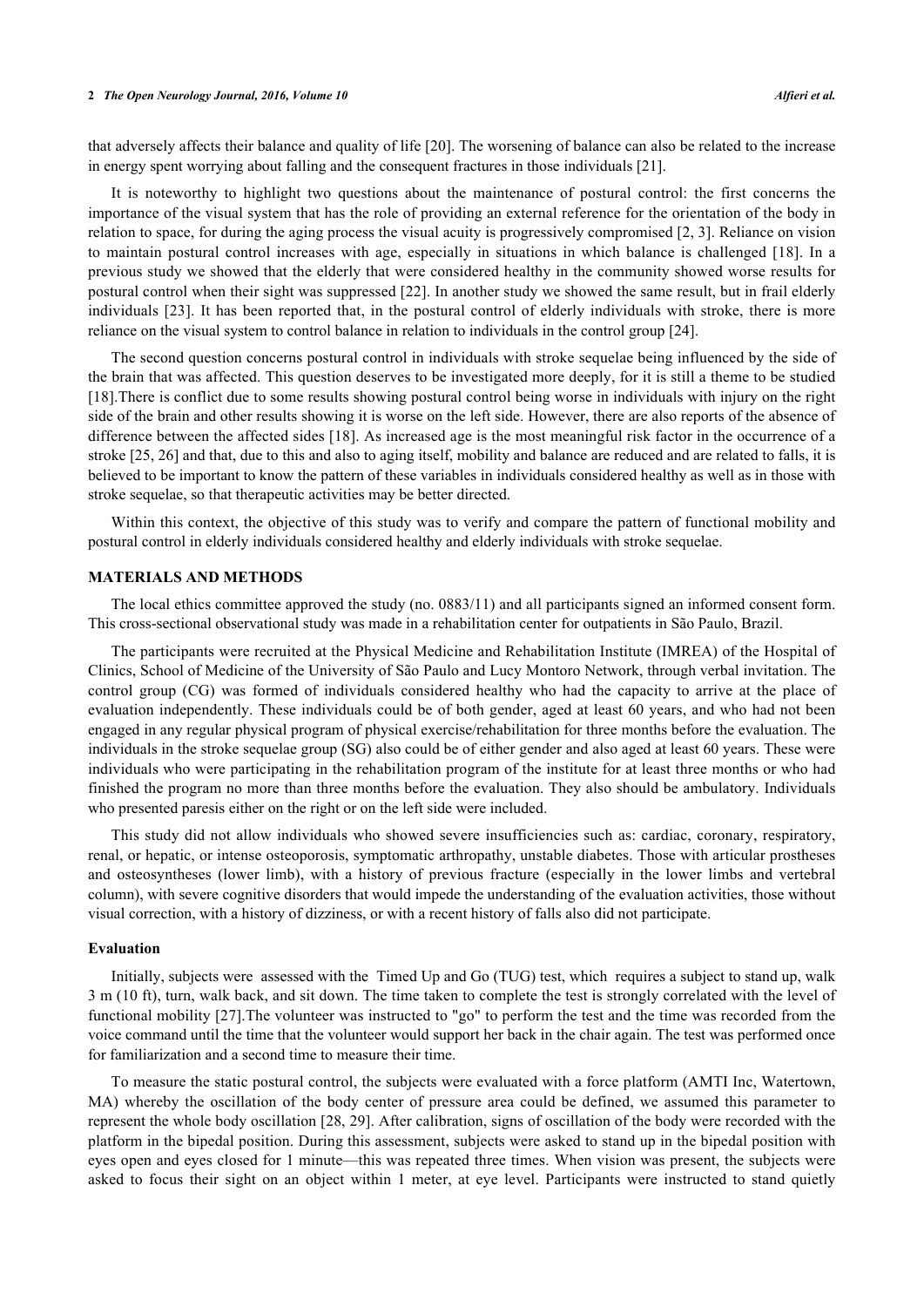throughout the duration of the test. Other environmental conditions like temperature and light were controlled and constant throughout the tests. The rater remained beside the subjects during the tests in order to prevent falls [[28](#page-6-3)[, 29\]](#page-6-4).

Data were captured with Eva software (Hewlett Packard®, Palo Alto, CA), at a sampling frequency of 100 Hz. The amplitude of movement (cm) of the pressure center was assessed in the anteroposterior as well as lateromedial planes and were analyzed with Matlab® software (version 6.5). We used a routine developed in Matlab (version 6.5<sup>®</sup>; MathWorks, Upper Saddle River, NJ) to process the data [[28](#page-6-3)[, 29\]](#page-6-4).

#### **Statistical Analysis**

The sample size calculation was determined by the study of Paillex and So [[30\]](#page-6-5) using a 5% significance and 80% power, two-tailed. Data are presented as means  $\pm$  standard deviations. We used the Student *t* test to check the differences between the two populations. The proportion for categorical variables was done using the Chi-square test. The Kruskal-Wallis Test with Dunn's Multiple Comparisons Test was performed on all the other comparisons in relation to body sway. When that there was normal distribution of data (where the variables on the balance in the anteroposterior direction between the left and right paretic sides were compared) an Analysis of variance (ANOVA-Kruskal-Wallis Test) was used. The significance level was 0.05. Data analysis was done using the GraphyPad Instat statistical package.

### **RESULTS**

Twenty-four individuals were recruited for the group with stroke (SG), however, one of them was not able to walk without assistance and another five individuals did not come to the evaluation, leaving 18 participants in this group. Thirty-four individuals from the community who were considered healthy/control (CG), who were companions or friends of patients at the Institute, came to the evaluation.

The groups were similar in average age, but the BMI of the CG was higher than the SG. The proportion of females was higher in the control group when compared to the stroke group. This information as well as time of injury and the side of the paresis is shown in Table **[1](#page-2-0)**.

|                         | GS              | GC             |               |
|-------------------------|-----------------|----------------|---------------|
|                         | 18              | 34             |               |
| F/M                     | 6/12            | 32/2           | ${}< 0.0001*$ |
| Age (years)             | $68.2 \pm 6.3$  | $69.5 \pm 5.4$ | $0.44**$      |
| $BMI$ (kg/cm2)          | $25.3 \pm 2.03$ | $27.5 \pm 3.4$ | $0.015**$     |
| Time of lesion (months) | $33.9 \pm 24.7$ |                |               |
| Plegic side L/R         | 8/10            |                |               |

<span id="page-2-0"></span>**Table 1. General characteristics and result of functional mobility of participants (Mean±SD).**

**Notes:** Values are presented as mean and standard deviation (SD). \*\*unpaired *t-*test; Kg, kilogram; cm, centimeter; BMI, body mass index; F, female; M, male; GS, stroke group; GC control group; L, left; R, right; \* chi-square; \*\* Student *t* test.

Our findings reveal that the individuals in the SG showed worse results in their performance of the TUG test and in the displacement of center of pressure in the anteroposterior and mediolateral directions in the eyes open and closed conditions when compared to the CG. When we compared the intragroup results of the displacement of center of pressure, we observed that when visibility was suppressed, the results were worse, but only had statistical significance in the anteroposterior direction of the CG, as shown in Table **[2](#page-2-1)**.

#### <span id="page-2-1"></span>**Table 2. Comparison results of parameters of postural sway.**

|                     | GS                | GC                 |             |
|---------------------|-------------------|--------------------|-------------|
| TUG(s)              | $32.21 \pm 24.56$ | $8.95 \pm 1.71$    | $< 0.0001*$ |
| $A/P$ displ (cm)-OE | $3.44\pm0.99$     | $2.81 \pm 1.02$    | < 0.001     |
| $A/P$ displ (cm)-EC | $4.88 \pm 5.25$   | $3.42 \pm 1.33$ ** | 0.05        |
| $M/L$ displ (cm)-OE | $2.53 \pm 1.45$   | $1.95 \pm 1.53$    | < 0.01      |
| $M/L$ displ (cm)-EC | $2.85 \pm 1.87$   | $2.08 \pm 1.18$    | < 0.001     |

Note: TUG, timed up and go test; s, seconds; A/P, anteroposterior; displ, displacement of center of pressure; M/L, mediolateral; cm, centimeters; OE, open eyes; EC, eyes closed; \* unpaired test t; \*\* p<0.001- intragroup relation OE x EC).

When comparing the results of the displacement of center of pressure in the anteroposterior and mediolateral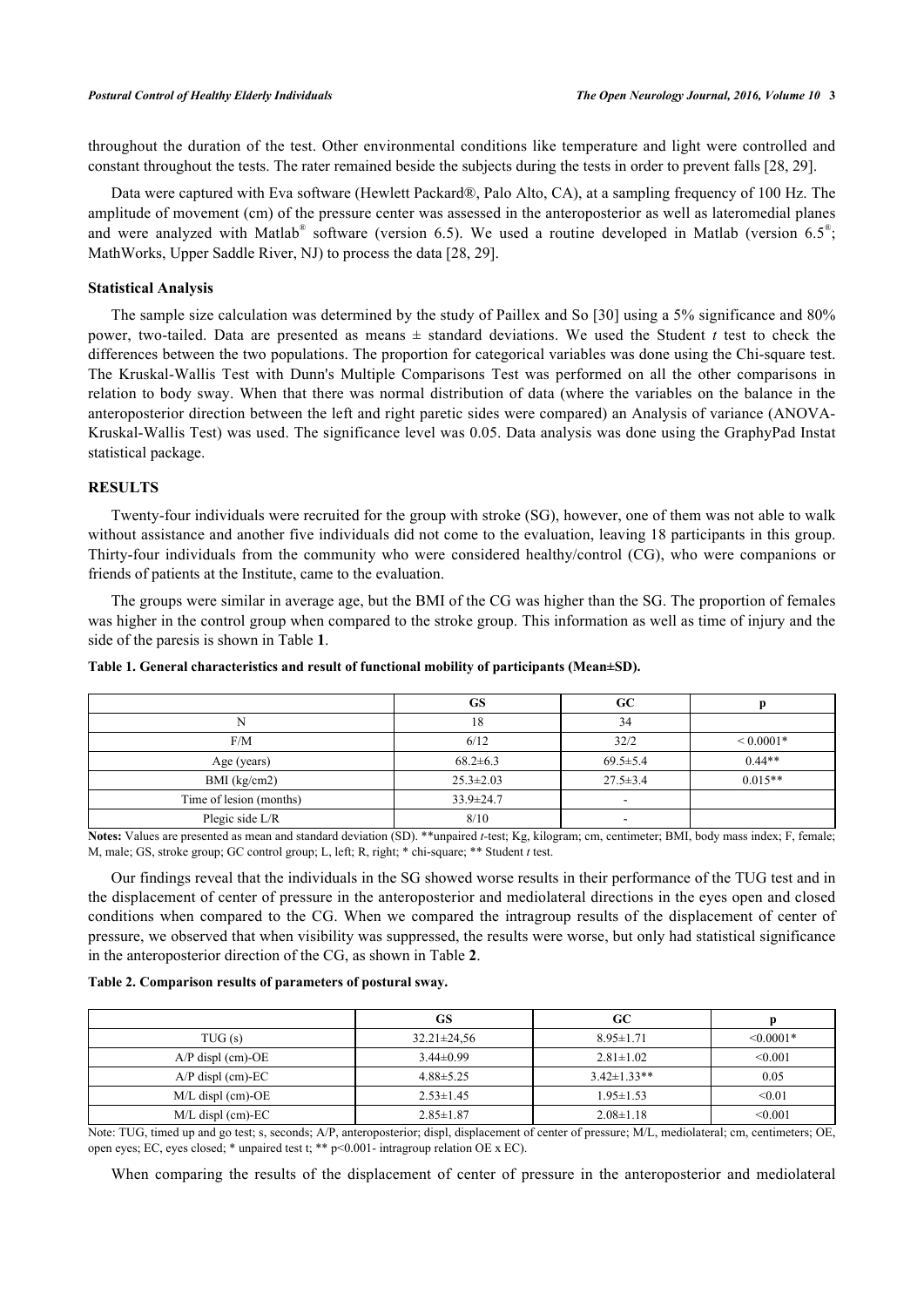directions with and without visibility, it was observed that the results were similar between the individuals that presented paresis on their right side and those on the left side, as shown in Table **[3](#page-3-0)**.

<span id="page-3-0"></span>**Table 3. Comparison results of parameters of postural sway between paretics sides: left (L) and right (R).**

|                     | $GS-R$            | GS-L             |           |
|---------------------|-------------------|------------------|-----------|
| TUG(s)              | $34.36 \pm 30.46$ | $29.45 \pm 9.29$ | <b>NS</b> |
| $A/P$ displ (cm)-OE | $3.39 \pm 1.05$   | $3.39\pm0.86$    | <b>NS</b> |
| $A/P$ displ (cm)-EC | $3.61 \pm 1.32$   | $3.94 \pm 1.03$  | <b>NS</b> |
| $M/L$ displ (cm)-OE | $2.35 \pm 1.26$   | $2.62 \pm 1.63$  | NS.       |
| $M/L$ displ (cm)-EC | $2.78 \pm 1.29$   | $2.53 \pm 1.46$  | <b>NS</b> |

Note: TUG, timed up and go test; s, seconds; A/P, anteroposterior; displ, displacement of center of pressure; M/L, mediolateral; cm, centimeters; OE, open eyes; EC, eyes closed; NS, no significant.

#### **DISCUSSION**

The results of this study showed that elderly individuals with stroke sequelae showed less postural control than elderly individuals who were considered healthy.

Some studies verified the question of postural control in healthy elderly individuals who participated in exercise programs to improve this control, [\[31](#page-6-6) - [34](#page-6-7)] and other studies verified the influence of the many programs for rehabilitation of postural control in individuals with stroke sequelae [\[35](#page-6-8) - [41](#page-6-9)]. Some studies sought to verify the aspects of postural control in individuals with stroke sequelae [\[42](#page-6-10), [43](#page-6-11)] while others compared the postural control in relation to a control group [[44\]](#page-6-12). Similarly, to the present study, Marigold and Eng [[24](#page-5-16)] verified the postural control in elderly individuals, however divided into one group with stroke sequelae and a control group.

In this study, we investigated the balance due to its importance, for it is established that the static and dynamic balances are fundamental for the execution of daily activities of the elderly. However, the loss of balance is frequent and in addition to increasing the energy use, it may be directly associated with falls and high risk of fractures in the elderly, especially those elderly with stroke sequelae [\[21](#page-5-12)].

The static balance is very important because it is a predictor of independence and also of the risk of falling for the elderly [[33\]](#page-6-13). To evaluate it, we preferred to use the objective data provided by the force platform [\[21](#page-5-12)]. This evaluation at rest of the displacement of center of pressure in the mediolateral and anteroposterior directions reflects the muscular action to maintain the balance of the orthostatic posture. When the center of pressure shows a reduced amplitude of movement, this reflects a good balance control, while a wide amplitude of movement reflects a poor control of postural balance [\[2](#page-5-13), [3](#page-5-2), [34\]](#page-6-7). The results of this study showed that elderly individuals with stroke sequelae present worse static balance when compared to healthy elderly individuals, which makes us believe that they exert greater muscular effort to maintain the bipedal posture.

An example of that is the use of the ankle muscles (dorsiflexors and plantar flexors) for the stabilization in the anteroposterior direction in the orthostatic position [[45\]](#page-7-0). These muscles are the first to be lost in the elderly due to muscular weakness and to peripheral sensory loss [[3](#page-5-2)]. That may explain why when sight was removed during the balance tests, this direction (anteroposterior) was the one with the worst results, even for the healthy elderly individuals, which was surprising. We also highlight that sight is an important factor in postural control of healthy individuals and of those with stroke sequelae, confirming that in situations where visibility is suppressed, the results for postural control tend to be worse than when it is allowed [[33,](#page-6-13) [46\]](#page-7-1).

Similarly to the present study, Marigold and Eng [[24\]](#page-5-16) verified the postural control in the elderly with and without stroke sequelae, but the authors found that the individuals with stroke sequelae were more dependent on their sight to maintain postural control in relation to the speed of movement in the mediolateral direction, but not in the anteroposterior direction, in relation to the control group. However, in our study we were able to verify that regardless of visibility, the individuals in the SG showed worse results for the range of movement in the anteroposterior as well as in the mediolateral direction when compared to the control group.

As for the Timed up and go test [\[27](#page-6-2)]that was used to verify the dynamic balance, it was completed in less time by the healthy individuals. This happened probably due to the better musculoskeletal conditions such as the strength of the limbs, but also due to the better afferent sensory information. This is because the functional loss of the lower limbs due to stroke is not due simply to the paresis/lack of muscular strength, but also due to the lack of articular stability and loss of proprioception [\[47](#page-7-2)].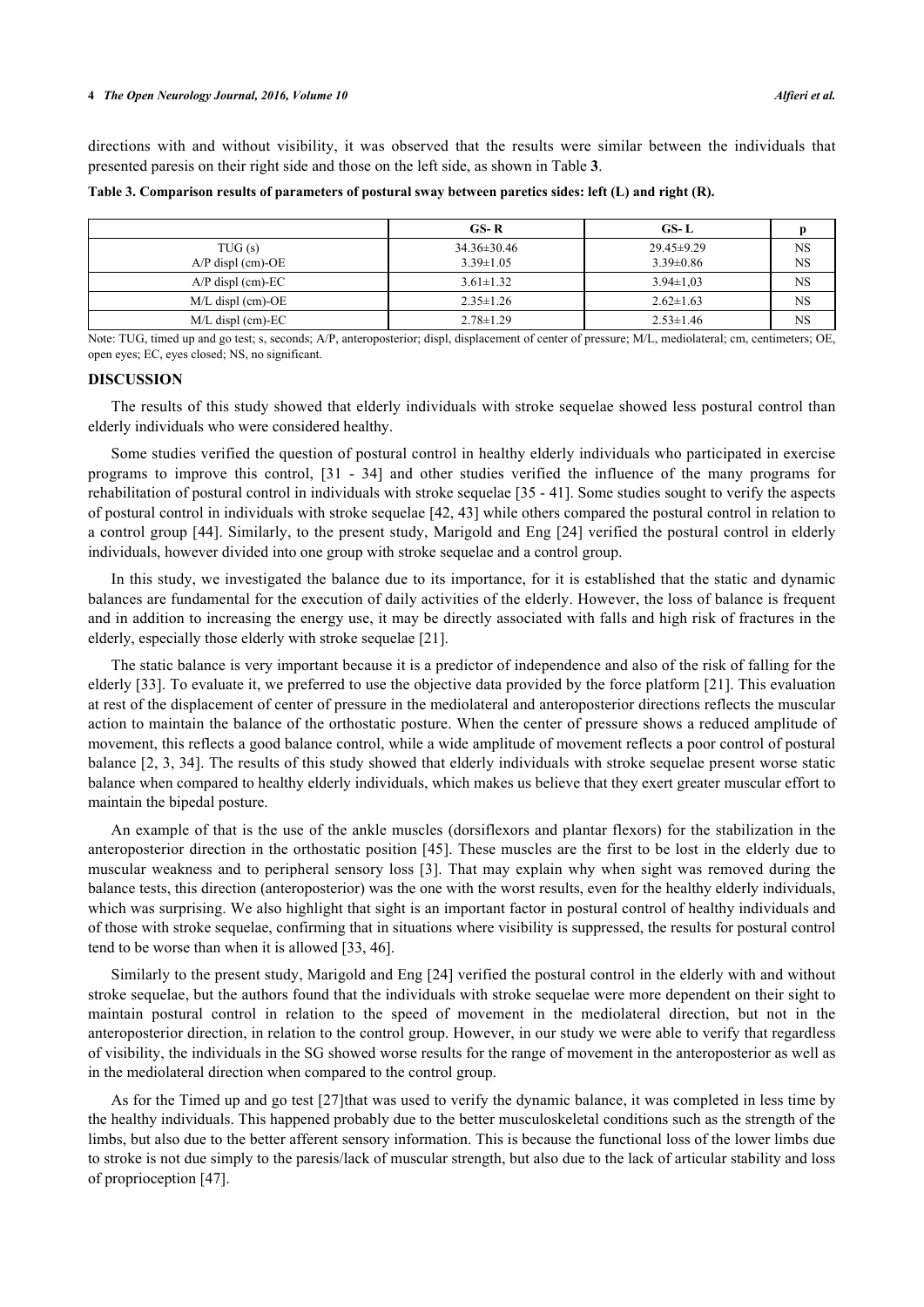As for the time in performing the TUG, independent adult individuals with no balance alterations can perform the test in 10 seconds or less; those dependent on basic transferences can perform it in 20 seconds or less, and those who need more than 20 seconds are dependent in many daily life activities and in their mobility, indicating the need for a suitable therapeutic intervention [\[27\]](#page-6-2). A meta-analysis of the reference values from the TUG test verified that individuals aged over 60 years perform the test on an average of 9.4 seconds [[48\]](#page-7-3). If we look to the average time to perform the TUG shown by the healthy elderly, 8.95 seconds, we see that it is a little below average, since the average time for the participants of the stroke sequelae group, which was 32.21 seconds, is compatible with the loss of daily life activities and mobility, which would call for a more specific intervention to improve mobility.

As for the injury side, it was seen in this study that individuals with the paretic limb on the right or left sides showed the same level of dynamic as well as static control, showing that the sequelae regarding the capacity for postural control had no relation to which side was affected, and is in agreement with the studies of Bonan *et al.* [[49](#page-7-4)]and De Haart *et al.* [\[50](#page-7-5)] therefore, they contest the concept that individuals with postural control problems are those who have cerebral injuries on the right side [[51](#page-7-6) - [56](#page-7-7)].

As there is still no concrete evidence on the best way to reestablish balance after a stroke, [\[57](#page-7-8)] we believe that the proprioceptive stimuli, as well as the improvement in the muscular performance of the dorsiflexors and plantar flexors must be prioritized during the rehabilitation process in order to diminish the oscillation in the anteroposterior direction. Another factor that also must be taken into consideration in relation to the rehabilitation is the improvement in the mediolateral stability that is related to the hip musculature [[3](#page-5-2)[, 58\]](#page-7-9). It is believed that this musculature must also be emphasized, for many activities that place the elderly at risk of falling also involve movements in the lateral direction [\[59](#page-7-10)]. That is, to improve the balance of healthy elderly and of those with stroke sequelae, it is necessary, in addition to articular stability and sensory stimuli, to improve the muscular action of the ankles as well as of the hips.

Each hemiparetic individual has a unique combination of postural abnormalities and the stroke can affect different functions independently or in tandem, causing a wide-ranging loss of compensation strategies in each individual [[18\]](#page-5-9). In this sense, we believe that future studies that evaluate other sensory systems, in addition to the static and dynamic balances such as the vestibular, in addition to the evaluation of flexibility and muscular strength in the region of the ankles, as well as the shifting of weight and the level of spasticity, may provide more information on the aspects that involve the postural control of elderly individuals with and without stroke. In this study, we saw the difference in the number of females and males in both groups as a probable limiting factor, and because of that, we believe a study comparing the influence of gender on postural control could shed new light on the subject.

Finally, a factor to be considered is the question of the evaluation in this study having been made without the help of an occasional orthosis used voluntarily. Although the volunteers in this study were persons who walked without the help of orthoses, it is believed that as hemiparetic individuals use such devices occasionally, a future study comparing the balance of this type of volunteer with and without an orthosis may also provide not only a better understanding of postural control, but also better evidence for the recommendation of orthoses for the gait.

It was concluded in this study that individuals with stroke sequelae showed worse results for the static as much as for the dynamic postural control in relation to the elderly of the same age considered as healthy. We can also affirm that in both groups there was a reduction of postural control when sight was not present, especially in the anteroposterior direction when compared to the healthy elderly group. In relation to the side of the brain in the cerebral injury, there was also no difference in the performance for the dynamic as well as for the static balance.

# **CONFLICT OF INTEREST**

The authors confirm that this article content has no conflict of interest.

## **ACKNOWLEDGEMENTS**

To Denise Alcalde Salzedas and to the team at the research center for their help in recruiting volunteers for this study.

This study was developed as part of the NAP-NEAR-USP activities.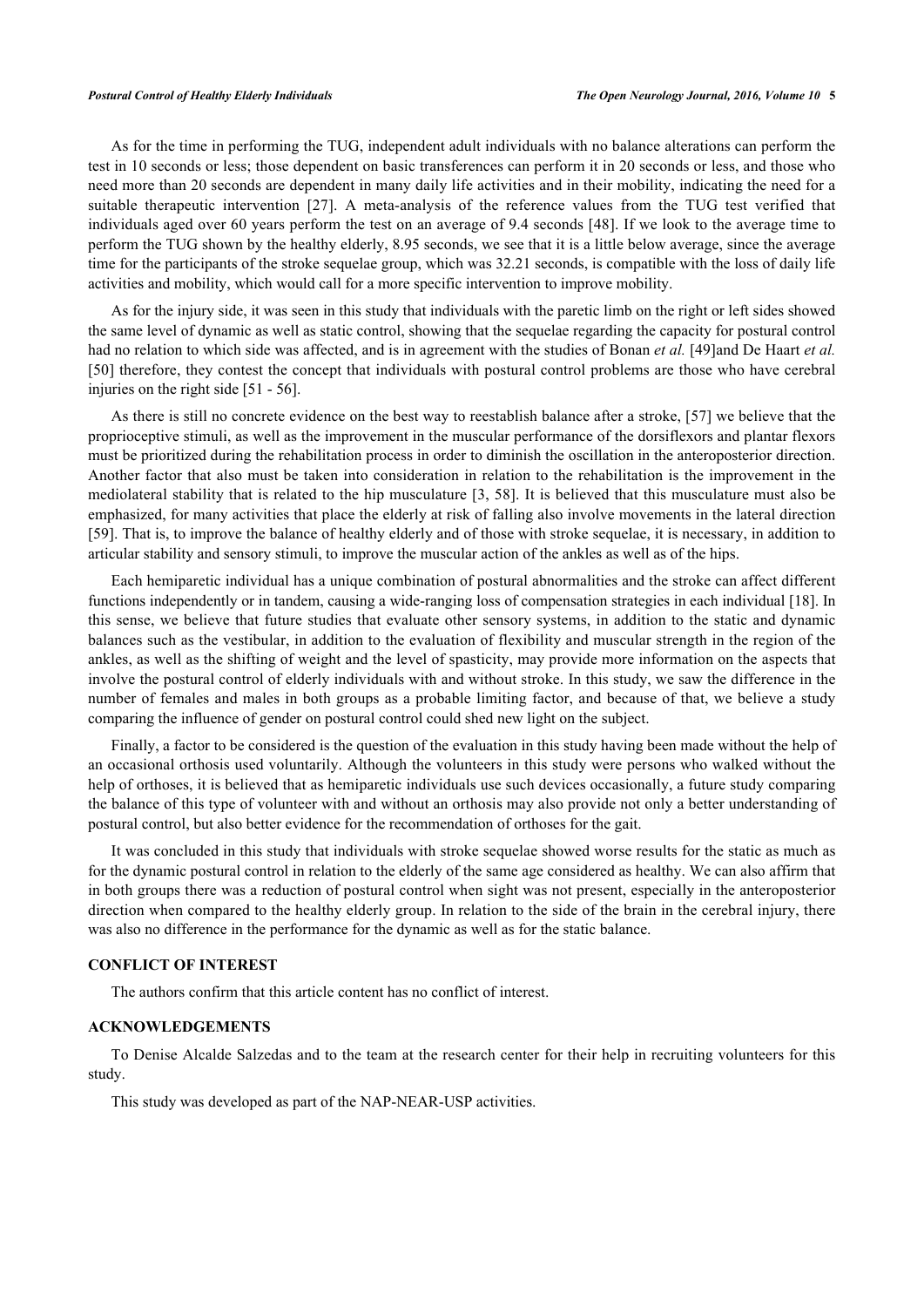#### **REFERENCES**

- <span id="page-5-0"></span>[1] Duarte M, Sternad D. Complexity of human postural control in young and older adults during prolonged standing. Exp Brain Res 2008; 191(3): 265-76.
	- [\[http://dx.doi.org/10.1007/s00221-008-1521-7\]](http://dx.doi.org/10.1007/s00221-008-1521-7) [PMID: [18696056](http://www.ncbi.nlm.nih.gov/pubmed/18696056)]
- <span id="page-5-13"></span>[2] Alexander NB. Postural control in older adults. J Am Geriatr Soc 1994; 42(1): 93-108. [\[http://dx.doi.org/10.1111/j.1532-5415.1994.tb06081.x\]](http://dx.doi.org/10.1111/j.1532-5415.1994.tb06081.x) [PMID: [8277123](http://www.ncbi.nlm.nih.gov/pubmed/8277123)]
- <span id="page-5-2"></span>[3] Shumway-Cook A, Woollacott M. Motor control: theory and practical applications. Baltimore: Williams and Wilkins 1995.
- [4] Konrad HR, Girardi M, Helfert R. Balance and aging. Laryngoscope 1999; 109(9): 1454-60. [\[http://dx.doi.org/10.1097/00005537-199909000-00019](http://dx.doi.org/10.1097/00005537-199909000-00019)] [PMID: [10499055\]](http://www.ncbi.nlm.nih.gov/pubmed/10499055)
- <span id="page-5-1"></span>[5] Jones GM. Movement Part VI. Posture. In: Kandel ER, Schwartz J, Jessell TM, Eds. Principles of neural science. 4<sup>th</sup> ed. USA: Mc Graw Hill 2000.
- <span id="page-5-3"></span>[6] Kronhed A-C, Moller C, Olsson B, Moller M. The effect of short-term balance training on community dwelling older adults. J Aging Phys Act 2001; 9: 19-31.
- <span id="page-5-4"></span>[7] Carter ND, Kannus P, Khan KM. Exercise in the prevention of falls in older people: a systematic literature review examining the rationale and the evidence. Sports Med 2001; 31(6): 427-38. [\[http://dx.doi.org/10.2165/00007256-200131060-00003](http://dx.doi.org/10.2165/00007256-200131060-00003)] [PMID: [11394562\]](http://www.ncbi.nlm.nih.gov/pubmed/11394562)
- [8] Shaffer SW, Harrison AL. Aging of the somatosensory system: a translational perspective. Phys Ther 2007; 87(2): 193-207. [\[http://dx.doi.org/10.2522/ptj.20060083](http://dx.doi.org/10.2522/ptj.20060083)] [PMID: [17244695\]](http://www.ncbi.nlm.nih.gov/pubmed/17244695)
- [9] Booth FW, Weeden SH, Tseng BS. Effect of aging on human skeletal muscle and motor function. Med Sci Sports Exerc 1994; 26(5): 556-60. [\[http://dx.doi.org/10.1249/00005768-199405000-00006](http://dx.doi.org/10.1249/00005768-199405000-00006)] [PMID: [8007802\]](http://www.ncbi.nlm.nih.gov/pubmed/8007802)
- [10] Thornell LE, Lindström M, Renault V, Mouly V, Butler-Browne GS. Satellite cells and training in the elderly. Scand J Med Sci Sports 2003; 13(1): 48-55. [\[http://dx.doi.org/10.1034/j.1600-0838.2003.20285.x\]](http://dx.doi.org/10.1034/j.1600-0838.2003.20285.x) [PMID: [12535317](http://www.ncbi.nlm.nih.gov/pubmed/12535317)]
- <span id="page-5-5"></span>[11] Williams GN, Higgins MJ, Lewek MD. Aging skeletal muscle: physiologic changes and the effects of training. Phys Ther 2002; 82(1): 62-8. [PMID: [11784279\]](http://www.ncbi.nlm.nih.gov/pubmed/11784279)
- <span id="page-5-6"></span>[12] Hobeika CP. Equilibrium and balance in the elderly. Ear Nose Throat J 1999; 78(8): 558-62, 565-6. [PMID: [10485148\]](http://www.ncbi.nlm.nih.gov/pubmed/10485148)
- <span id="page-5-7"></span>[13] Wolfe CD. The impact of stroke. Br Med Bull 2000; 56(2): 275-86. [\[http://dx.doi.org/10.1258/0007142001903120\]](http://dx.doi.org/10.1258/0007142001903120) [PMID: [11092079](http://www.ncbi.nlm.nih.gov/pubmed/11092079)]
- [14] Langhorne P, Bernhardt J, Kwakkel G. Stroke rehabilitation. Lancet 2011; 377(9778): 1693-702. [\[http://dx.doi.org/10.1016/S0140-6736\(11\)60325-5\]](http://dx.doi.org/10.1016/S0140-6736(11)60325-5) [PMID: [21571152](http://www.ncbi.nlm.nih.gov/pubmed/21571152)]
- [15] Costa AR, Silva F, Andrade LA. Acidentes vasculares cerebrais. Rev Bras Med 2005; 62(6): 224-30.
- [16] Warlow CP, van Gijn J, Dennis MS, *et al.* Stroke: practical management. 3<sup>rd</sup> ed. Oxford: Blackwell Publishing 2008. [\[http://dx.doi.org/10.1002/9780470696361\]](http://dx.doi.org/10.1002/9780470696361)
- <span id="page-5-8"></span>[17] Bonita R, Mendis S, Truelsen T, Bogousslavsky J, Toole J, Yatsu F. The global stroke initiative. Lancet Neurol 2004; 3(7): 391-3. [\[http://dx.doi.org/10.1016/S1474-4422\(04\)00800-2\]](http://dx.doi.org/10.1016/S1474-4422(04)00800-2) [PMID: [15207791](http://www.ncbi.nlm.nih.gov/pubmed/15207791)]
- <span id="page-5-9"></span>[18] de Oliveira CB, de Medeiros IR, Frota NA, Greters ME, Conforto AB. Balance control in hemiparetic stroke patients: main tools for evaluation. J Rehabil Res Dev 2008; 45(8): 1215-26. [\[http://dx.doi.org/10.1682/JRRD.2007.09.0150](http://dx.doi.org/10.1682/JRRD.2007.09.0150)] [PMID: [19235121\]](http://www.ncbi.nlm.nih.gov/pubmed/19235121)
- <span id="page-5-10"></span>[19] Chen IC, Cheng PT, Chen CL, Chen SC, Chung CY, Yeh TH. Effects of balance training on hemiplegic stroke patients. Chang Gung Med J 2002; 25(9): 583-90. [PMID: [12479619\]](http://www.ncbi.nlm.nih.gov/pubmed/12479619)
- <span id="page-5-11"></span>[20] Garland SJ, Gray VL, Knorr S. Muscle activation patterns and postural control following stroke. Mot Contr 2009; 13(4): 387-411. [PMID: [20014647\]](http://www.ncbi.nlm.nih.gov/pubmed/20014647)
- <span id="page-5-12"></span>[21] Yavuzer G. Postural control in hemiparetic patients after stroke. FTR Bil Der J PMR Sci 2006; 9(3): 76-9.
- <span id="page-5-14"></span>[22] Guirro RRJ, Teodori RM. Postural stability of elderly submmitted to multissensorial physical therapy intervention. Electromyogr Clin Neurophysiol 2010; 50: 113-9. [PMID: [20405787\]](http://www.ncbi.nlm.nih.gov/pubmed/20405787)
- <span id="page-5-15"></span>[23] Alfieri FM, Riberto M, Abril-Carreres A, *et al.* Effectiveness of an exercise program on postural control in frail older adults. Clin Interv Aging 2012; 7: 593-8. [\[http://dx.doi.org/10.2147/CIA.S36027](http://dx.doi.org/10.2147/CIA.S36027)] [PMID: [23269865\]](http://www.ncbi.nlm.nih.gov/pubmed/23269865)
- <span id="page-5-16"></span>[24] Marigold DS, Eng JJ. The relationship of asymmetric weight-bearing with postural sway and visual reliance in stroke. Gait Posture 2006; 23(2): 249-55. [\[http://dx.doi.org/10.1016/j.gaitpost.2005.03.001](http://dx.doi.org/10.1016/j.gaitpost.2005.03.001)] [PMID: [16399522\]](http://www.ncbi.nlm.nih.gov/pubmed/16399522)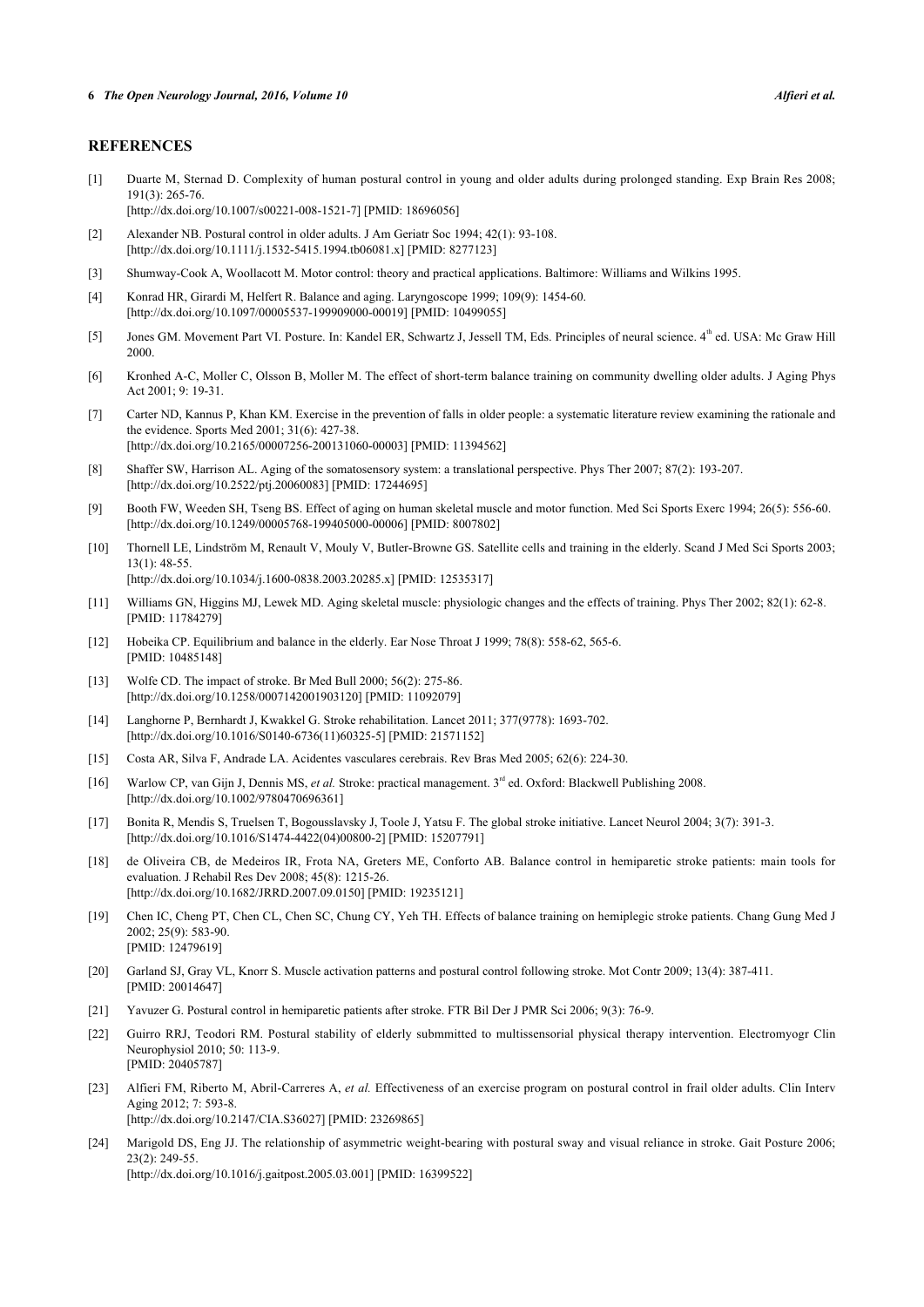- <span id="page-6-0"></span>[25] National Institute of Health. National Institute of Neurological Disorders and Stroke (NINDS). Office of Communication and Public Liason. Stroke: hope through research. Bethesda, Md. : The Institute 1999.
- <span id="page-6-1"></span>[26] Martin JE, Sheaff MT. The pathology of ageing: concepts and mechanisms. J Pathol 2007; 211(2): 111-3. [\[http://dx.doi.org/10.1002/path.2122\]](http://dx.doi.org/10.1002/path.2122) [PMID: [17200949](http://www.ncbi.nlm.nih.gov/pubmed/17200949)]
- <span id="page-6-2"></span>[27] Podsiadlo D, Richardson S. The timed "Up & Go": a test of basic functional mobility for frail elderly persons. J Am Geriatr Soc 1991; 39(2): 142-8. [\[http://dx.doi.org/10.1111/j.1532-5415.1991.tb01616.x\]](http://dx.doi.org/10.1111/j.1532-5415.1991.tb01616.x) [PMID: [1991946](http://www.ncbi.nlm.nih.gov/pubmed/1991946)]
- <span id="page-6-3"></span>[28] Raymakers JA, Samson MM, Verhaar HJ. The assessment of body sway and the choice of the stability parameter(s), Gait Posture 2005; 21(1): 48-58. [\[http://dx.doi.org/10.1016/j.gaitpost.2003.11.006](http://dx.doi.org/10.1016/j.gaitpost.2003.11.006)] [PMID: [15536033\]](http://www.ncbi.nlm.nih.gov/pubmed/15536033)
- <span id="page-6-4"></span>[29] Duarte M, Freitas SM. Revision of posturography based on force plate for balance evaluation. Rev Bras Fisioter 2010; 4(3): 183-92. [\[http://dx.doi.org/10.1590/S1413-35552010000300003\]](http://dx.doi.org/10.1590/S1413-35552010000300003) [PMID: [20730361](http://www.ncbi.nlm.nih.gov/pubmed/20730361)]
- <span id="page-6-5"></span>[30] Paillex R, So A. Posture debout chez des sujets adultes: spécificités de l'hémiplégie. Ann Readapt Med Phys 2003; 46(2): 71-8. [Standing posture of adults: effects of a stroke]. [\[http://dx.doi.org/10.1016/S0168-6054\(03\)00002-3\]](http://dx.doi.org/10.1016/S0168-6054(03)00002-3) [PMID: [12676410](http://www.ncbi.nlm.nih.gov/pubmed/12676410)]
- <span id="page-6-6"></span>[31] Alfieri FM, Riberto M, Gatz LS, Ribeiro CP, Lopes JA, Battistella LR. Comparison of multisensory and strength training for postural control in the elderly. Clin Interv Aging 2012; 7: 119-25. [\[http://dx.doi.org/10.2147/CIA.S27747](http://dx.doi.org/10.2147/CIA.S27747)] [PMID: [22654512\]](http://www.ncbi.nlm.nih.gov/pubmed/22654512)
- [32] Alfieri FM, Riberto M, Gatz LS, Ribeiro CP, Lopes JA, Battistella LR. Functional mobility and balance in community-dwelling elderly submitted to multisensory *versus* strength exercises. Clin Interv Aging 2010; 5: 181-5. [\[http://dx.doi.org/10.2147/CIA.S10223](http://dx.doi.org/10.2147/CIA.S10223)] [PMID: [20711437\]](http://www.ncbi.nlm.nih.gov/pubmed/20711437)
- <span id="page-6-13"></span>[33] Rogers ME, Rogers NL, Takeshima N, Islam MM. Methods to assess and improve the physical parameters associated with fall risk in older adults. Prev Med 2003; 36(3): 255-64. [\[http://dx.doi.org/10.1016/S0091-7435\(02\)00028-2\]](http://dx.doi.org/10.1016/S0091-7435(02)00028-2) [PMID: [12634016](http://www.ncbi.nlm.nih.gov/pubmed/12634016)]
- <span id="page-6-7"></span>[34] Howe TE, Rochester L, Jackson A, Banks PM, Blair VA. Exercise for improving balance in older people. Cochrane Database Syst Rev 2007; 17: CD004963. [\[http://dx.doi.org/10.1002/14651858.CD004963.pub2\]](http://dx.doi.org/10.1002/14651858.CD004963.pub2)
- <span id="page-6-8"></span>[35] Lubetzky-Vilnai A, Kartin D. The effect of balance training on balance performance in individuals poststroke: a systematic review. J Neurol Phys Ther 2010; 34(3): 127-37. [\[http://dx.doi.org/10.1097/NPT.0b013e3181ef764d\]](http://dx.doi.org/10.1097/NPT.0b013e3181ef764d) [PMID: [20716987](http://www.ncbi.nlm.nih.gov/pubmed/20716987)]
- [36] Billot M, Handrigan GA, Simoneau M, Corbeil P, Teasdale N. Short term alteration of balance control after a reduction of plantar mechanoreceptor sensation through cooling. Neurosci Lett 2013; 535: 40-4. [\[http://dx.doi.org/10.1016/j.neulet.2012.11.022\]](http://dx.doi.org/10.1016/j.neulet.2012.11.022) [PMID: [23305721](http://www.ncbi.nlm.nih.gov/pubmed/23305721)]
- [37] Tung FL, Yang YR, Lee CC, Wang RY. Balance outcomes after additional sit-to-stand training in subjects with stroke: a randomized controlled trial. Clin Rehabil 2010; 24(6): 533-42. [\[http://dx.doi.org/10.1177/0269215509360751\]](http://dx.doi.org/10.1177/0269215509360751) [PMID: [20410150](http://www.ncbi.nlm.nih.gov/pubmed/20410150)]
- [38] Au-Yeung SS, Hui-Chan CW, Tang JC. Short-form Tai Chi improves standing balance of people with chronic stroke. Neurorehabil Neural Repair 2009; 23(5): 515-22. [\[http://dx.doi.org/10.1177/1545968308326425\]](http://dx.doi.org/10.1177/1545968308326425) [PMID: [19129308](http://www.ncbi.nlm.nih.gov/pubmed/19129308)]
- [39] Eng JJ, Chu KS, Kim CM, Dawson AS, Carswell A, Hepburn KE. A community-based group exercise program for persons with chronic stroke. Med Sci Sports Exerc 2003; 35(8): 1271-8. [\[http://dx.doi.org/10.1249/01.MSS.0000079079.58477.0B](http://dx.doi.org/10.1249/01.MSS.0000079079.58477.0B)] [PMID: [12900678\]](http://www.ncbi.nlm.nih.gov/pubmed/12900678)
- [40] Noh DK, Lim JY, Shin HI, Paik NJ. The effect of aquatic therapy on postural balance and muscle strength in stroke survivors--a randomized controlled pilot trial. Clin Rehabil 2008; 22(10-11): 966-76. [\[http://dx.doi.org/10.1177/0269215508091434\]](http://dx.doi.org/10.1177/0269215508091434) [PMID: [18955428](http://www.ncbi.nlm.nih.gov/pubmed/18955428)]
- <span id="page-6-9"></span>[41] Saeys W, Vereeck L, Truijen S, Lafosse C, Wuyts FP, Heyning PV. Randomized controlled trial of truncal exercises early after stroke to improve balance and mobility. Neurorehabil Neural Repair 2012; 26(3): 231-8. [\[http://dx.doi.org/10.1177/1545968311416822\]](http://dx.doi.org/10.1177/1545968311416822) [PMID: [21844283](http://www.ncbi.nlm.nih.gov/pubmed/21844283)]
- <span id="page-6-10"></span>[42] Kirker SG, Jenner JR, Simpson DS, Wing AM. Changing patterns of postural hip muscle activity during recovery from stroke. Clin Rehabil 2000; 14(6): 618-26.
	- [\[http://dx.doi.org/10.1191/0269215500cr370oa\]](http://dx.doi.org/10.1191/0269215500cr370oa) [PMID: [11128737](http://www.ncbi.nlm.nih.gov/pubmed/11128737)]
- <span id="page-6-11"></span>[43] Sackley CM. Falls, sway, and symmetry of weight-bearing after stroke. Int Disabil Stud 1991; 13(1): 1-4. [\[http://dx.doi.org/10.3109/03790799109166267\]](http://dx.doi.org/10.3109/03790799109166267) [PMID: [1917796](http://www.ncbi.nlm.nih.gov/pubmed/1917796)]
- <span id="page-6-12"></span>[44] Bensoussan L, Viton JM, Schieppati M, *et al.* Changes in postural control in hemiplegic patients after stroke performing a dual task. Arch Phys Med Rehabil 2007; 88(8): 1009-15. [\[http://dx.doi.org/10.1016/j.apmr.2007.05.009](http://dx.doi.org/10.1016/j.apmr.2007.05.009)] [PMID: [17678663](http://www.ncbi.nlm.nih.gov/pubmed/17678663)]